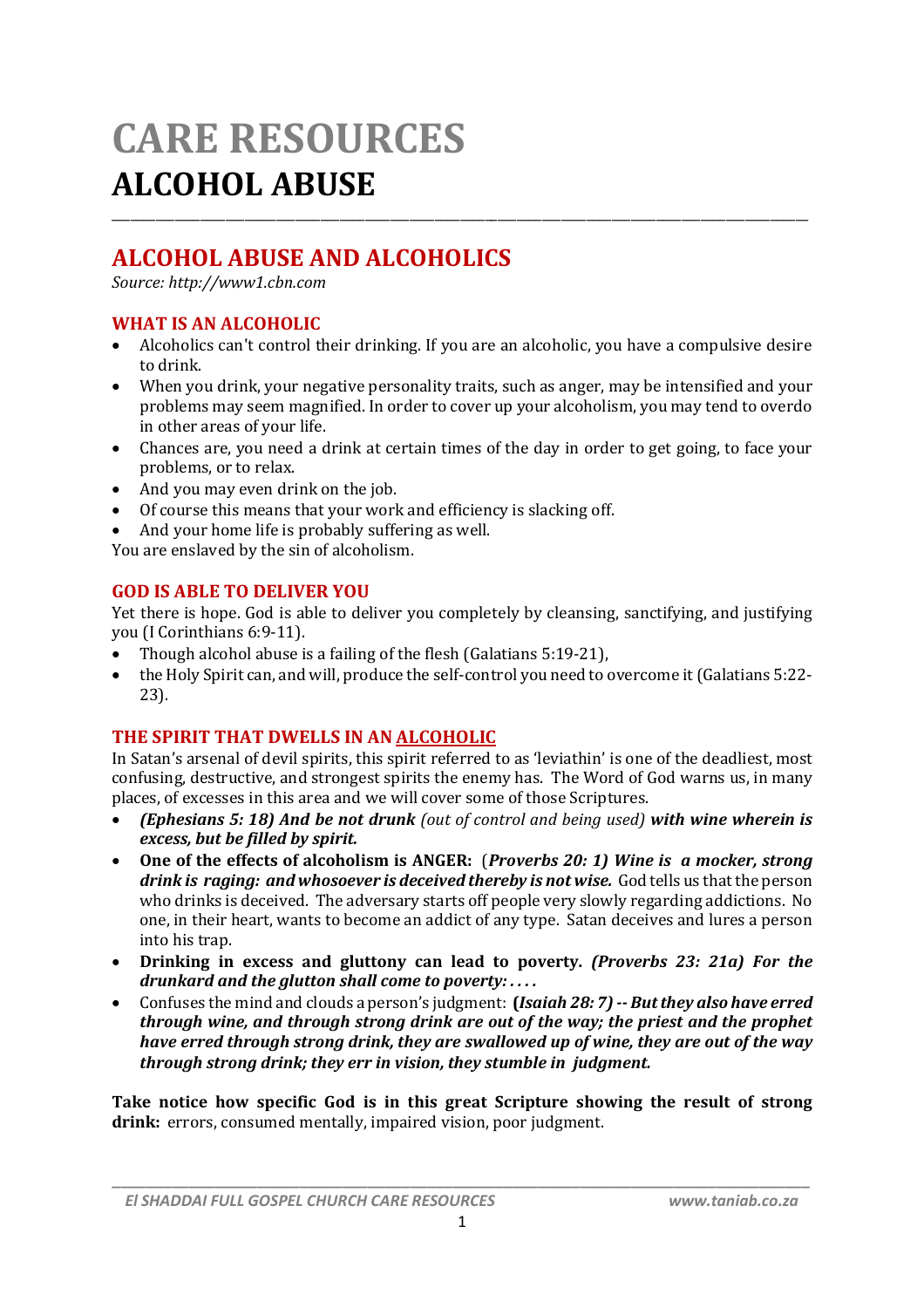- *(2 Corinthians 5: 11) But now I have written unto you not to keep company, if any man that is called a brother be a fornicator, or covetous, or an idolater, or a railer, OR A DRUNKARD, or an extortioner; with such an one no not to eat. [emphasis added].* God clearly tells us not to have fellowship with a drunkard, among other sinners. Having fellowship with a drunkard is fellowship with darkness -- strictly forbidden in God's Word.
- *(2 Corinthians 6: 14) Be ye not unequally yoked together with unbelievers: for what fellowship hath righteousness with unrighteousness? And what communion hath light with darkness?*
- *(Ephesians 5: 11) And have no fellowship with the unfruitful works of darkness, but rather reprove them.*
- *(Romans 13: 13) Let us walk honestly, as in the day; not in rioting and drunkenness, not in chambering and wantonness, not in strife and envying.* Isn't the Word of God just tremendous? It spells everything out for us because God loves us even more than we can comprehend. NOW WATCH THE NEXT VERSE. It begins with "BUT" which sets in contrast that which is said before. After telling us what NOT TO DO, God then tells us WHAT WE ARE SUPPOSED TO BE DOING. *(Romans 13: 14) But put ye on the Lord Jesus, and make not provision for the flesh, to fulfil the lusts thereof.*
	- o To "put on" the Lord Jesus Christ means to RENEW THE MIND. We are to think like Jesus Christ thought by studying and applying the Word of God. If we do this, we will not make provision for the flesh to fulfil the lusts thereof.
	- o Lust is OVER-DESIRE and it stems from our old man. Alcoholism is fleshy over-desire, which as mentioned before can lead to possession by a spirit of leviathan. When it gets that far, you have a serious problem.
- *(Isaiah 5: 22, 23) Woe unto them that are mighty to drink wine, and men of strength to mingle strong drink: Which justify the wicked for reward, and take away the righteousness of the righteous from him!*

#### **NOW WATCH WHAT HAPPENS TO THESE PEOPLE WHO CONSUME ALCOHOL IN EXCESS IN THE NEXT VERSE:**

- *(Isaiah 5: 24) Therefore as the fire devoureth the stubble, and the flame consumeth the chaff, so their root shall be as rottenness, and their blossom shall go up as dust: because they have cast away the law of the Lord of hosts, and despised the word of the Holy One of Israel.* What influenced these people to sin and not obey God? They were strong in the fleshly desire to DRINK.
- *(Isaiah 55: 11) So shall my word be that goeth forth out my mouth: it shall not return unto me void, but it shall accomplish that which I please, and it shall prosper in the thing whereto I sent it.*

#### **MORE SCRIPTURES**

- *"He who conceals his sins does not prosper, but whoever confesses and renounces them finds mercy." (Proverbs 28:13).*
- *"Therefore confess your sins to each other and pray for each other so that you may be healed. The prayer of a righteous man is powerful and effective" (James 5:16).*
- *"If we claim to be without sin, we deceive ourselves and the truth is not in us. If we confess our sins, he is faithful and just and will forgive us our sins and purify us from all unrighteousness" (I John 1:8,9).*
- *"Your wickedness will punish you. Your backsliding will rebuke you. Consider then and realize how evil and bitter it is for you when you forsake the Lord your God and have no awe of me" (Jeremiah 2:19).*
- *"For God did not send his Son into the world to condemn the world, but to save the world through him" (John 3:17).*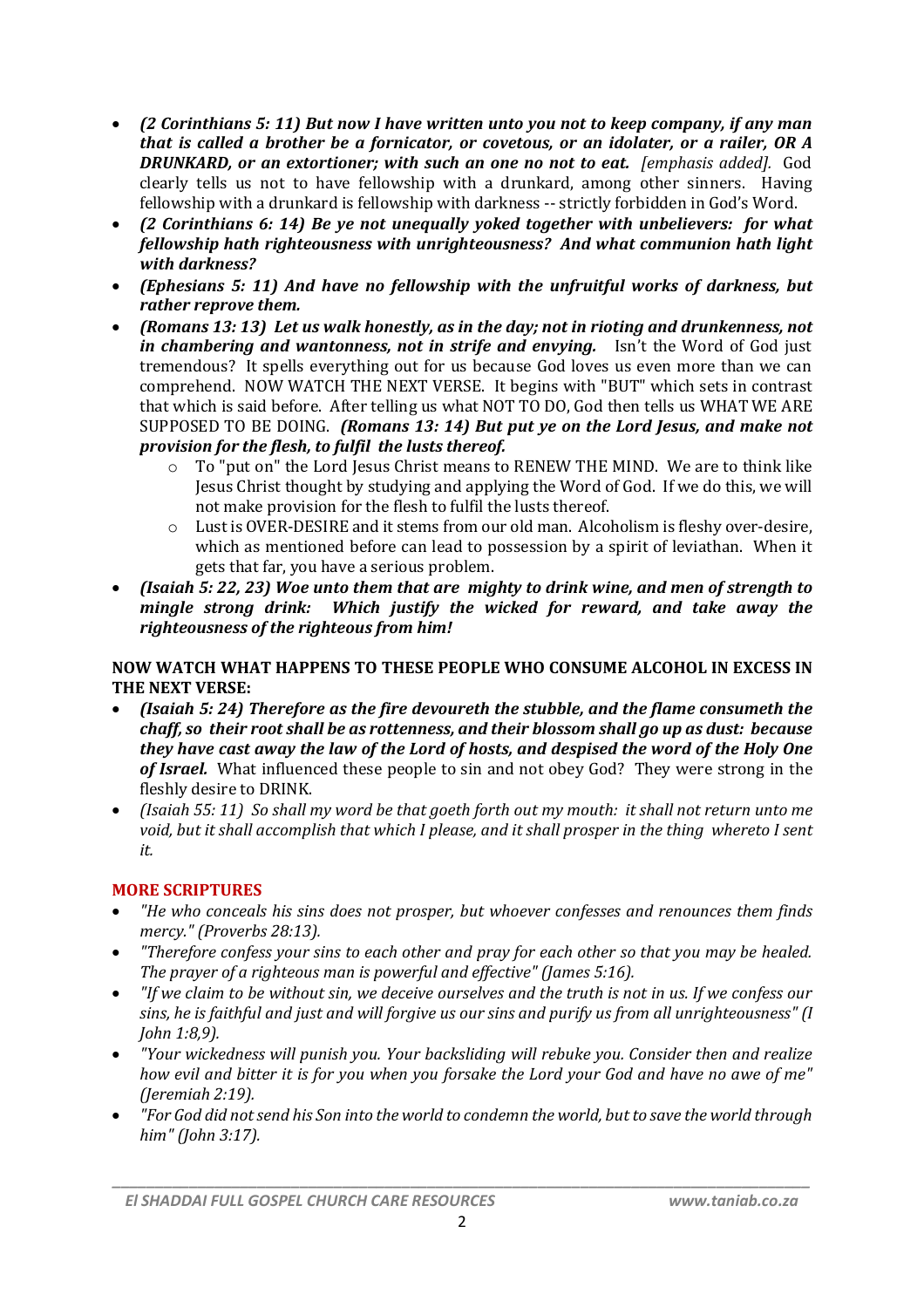- *"Jesus answered her, 'If you knew the gift of God and who it is that asks you for a drink, you would have asked Him and He would have given you living water'" (John 4:10).*
- *"But you will receive power when the Holy Spirit comes on you, and you will be my witnesses in Jerusalem, and in all Judea and Samaria, and to the ends of the earth" (Acts 1:8). (Here is the key to beating alcoholism -- through the power to overcome.)*
- *"But the fruit of the Spirit is love, joy, peace, patience, kindness, goodness, faithfulness, gentleness, and self-control. Against such things there is no law" (Galatians 5:22, 23). (God will produce will power for the powerless.)*
- *"Do not get drunk on wine, which leads to debauchery. Instead, be filled with the Spirit" (Ephesians 5:18).*
- *"Wine is* a mocker and beer a brawler: whoever is led astray by them is not wise" (Proverbs 20:1).

# **IS THERE HOPE?**

If you have a drinking problem, you have probably felt condemned by yourself and others.

- Rather than condemning, however, God emphasizes how to overcome by receiving salvation, the baptism of the Holy Spirit, and the fruit of the Spirit. With these you will have the ability to become free and stay free of alcohol.
- The saying "once an alcoholic, always an alcoholic" is based on the fact that a recovered alcoholic can never go back to drinking in any amount without being controlled by it again. Therefore, you need to ask God to deliver you from the desire to drink at all.

# **PRACTICAL HELP**

- You probably have tried to stop drinking before and it has not worked for you. You may have tried religion or you may even be a Christian. What you need is practical spiritual help. Seek out a Spirit-baptized counselor. **Ask him to pray for deliverance for you -- especially from compulsiveness, psychological and physical dependence, and even from the desire to drink**.
- You may have been told, "You must stop drinking and never drink again." But the pressure of having to face life without drinking may be overwhelming. Focus on the present. Decide that you will not have a drink *right now*. "**Live one day at a time**. Each day has enough trouble of its own" (Matthew 6:34).
- **You need to modify and change your lifestyle**. The Bible speaks of being transformed by the renewing of your mind" (Romans12:2). You can renew your mind through your reading and thinking habits. The Bible and devotion testimonial books will be most helpful. Dwell on God and His Word rather than on your problem.
- **Learn and follow the principle of praise (honor and respect) to God each time you are tempted to drink.** "*Through Jesus, therefore, let us continually offer to God a sacrifice of praise -- the fruit of lips that confess his name" (Hebrews 13:15).* It is important to change your **perspective from yourself to God, and from the drink to God**. Praise God the Problemsolver rather than the problem. Remember that you can be just as chained to sin by trying not to do it as you are by doing it. As long as your attention is on the sin, you are honoring it. But if your attention is on God, you are honoring Him. "Let us fix our eyes on Jesus, the author and perfecter of our faith" (Hebrews 12:2).
- Contact a Spirit-filled church, or prayer group, and Alcoholics Anonymous or a local church pastor can help you do this.
- **You may have a spouse, relative, or friend who is not an alcoholic and wants to help you. He or she may need salvation, the baptism of the Spirit, and the fruit of the Spirit for their own sake. They can then better intercede for your deliverance from alcohol.**
- Your close relatives may need to know how to help spiritually in your effort to recover. They should know that openly condemning an alcoholic is not effective. It may just feed your sense